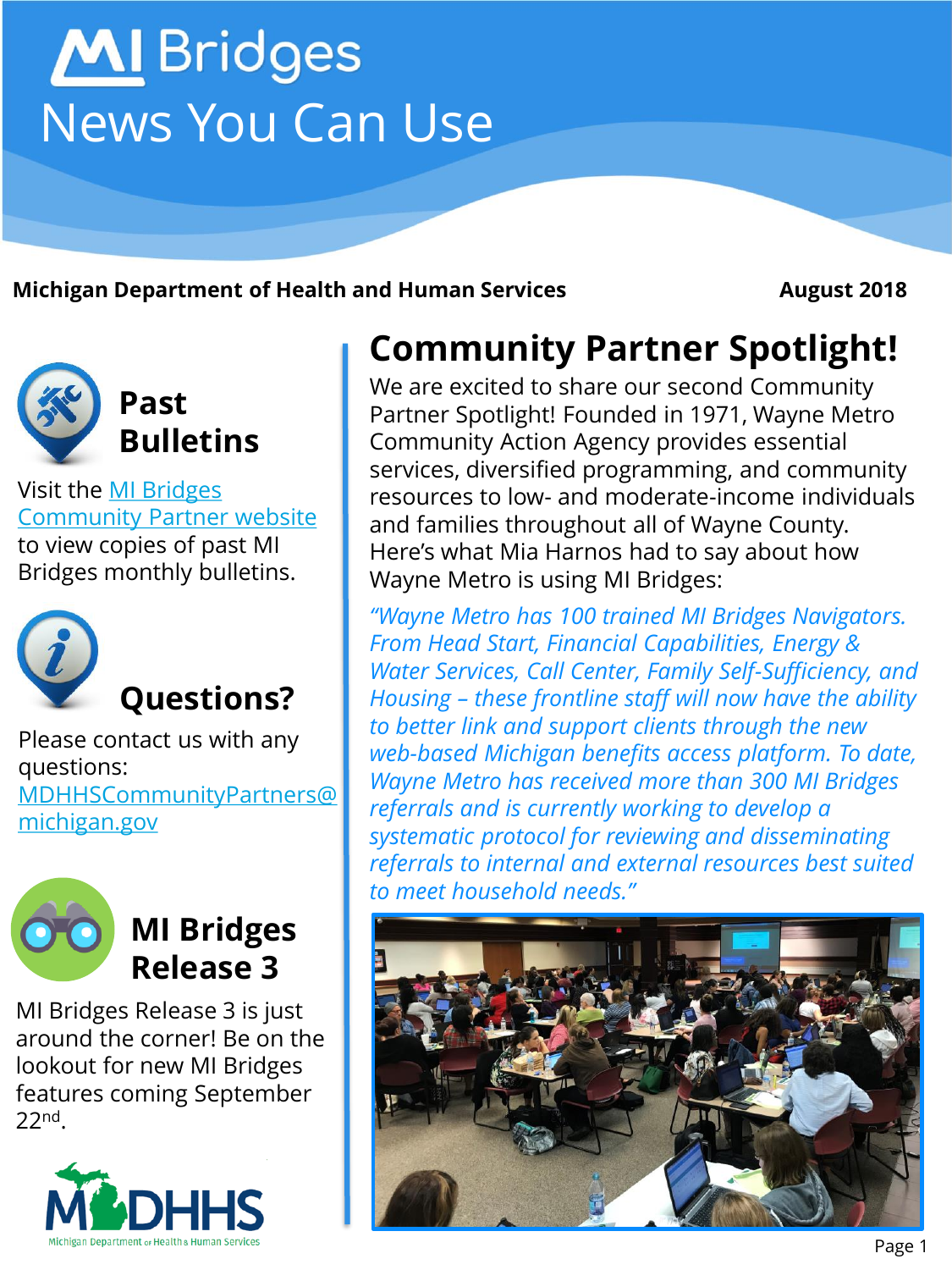## **New Functionality Overview Webinars for Release 3**

In September we will be hosting a series of MI Bridges webinars on the new functionality available for Release 3.0 on September 22nd, 2018. These webinars will cover detailed functionality on both the Client side and the Community Partner side. Please have your navigators attend at least one of the following webinars:

- [September 13, 2018 from 9:00 a.m.](https://na01.safelinks.protection.outlook.com/?url=https://attendee.gotowebinar.com/register/2469352875532921090&data=02|01|MDHHSCommunityPartners@michigan.gov|ba2d375ead0946baee1e08d6069e8e75|d5fb7087377742ad966a892ef47225d1|0|0|636703675403982836&sdata=23PvlZJp/CMLzcyBKij5p92wYsa29kxBOJc3Us%2BkXm0%3D&reserved=0)  10:00 a.m.
- [September 13, 2018 from 10:00 a.m.](https://na01.safelinks.protection.outlook.com/?url=https://attendee.gotowebinar.com/register/2467248410277369858&data=02|01|MDHHSCommunityPartners@michigan.gov|ba2d375ead0946baee1e08d6069e8e75|d5fb7087377742ad966a892ef47225d1|0|0|636703675403992845&sdata=zbHmmllDKiaNDhFaWFSv7TdDaU8n6EerfR5q2cIn698%3D&reserved=0)  11:00 a.m.
- [September 14, 2018 from 9:00 a.m.](https://na01.safelinks.protection.outlook.com/?url=https://attendee.gotowebinar.com/register/1746088629223759618&data=02|01|MDHHSCommunityPartners@michigan.gov|ba2d375ead0946baee1e08d6069e8e75|d5fb7087377742ad966a892ef47225d1|0|0|636703675404002853&sdata=HECottAszqEe8J7uFxcKTsxYf1gIYqkUSBSnxdwFuPg%3D&reserved=0)  10:00 a.m.
- [September 14, 2018 from 10:00 a.m.](https://na01.safelinks.protection.outlook.com/?url=https://attendee.gotowebinar.com/register/8145228710694026242&data=02|01|MDHHSCommunityPartners@michigan.gov|ba2d375ead0946baee1e08d6069e8e75|d5fb7087377742ad966a892ef47225d1|0|0|636703675404002853&sdata=RG%2BZEGZ8AIo47a0NWKk16gFV6YeoKT3gLaBxpPRXp4g%3D&reserved=0)  11:00 a.m.

To register for one of the webinars, click the date above that you would like to attend. The link will take you to the webinar registration page.

## **Functionality Preview: Great Start to Quality & WIC**

| $\equiv$ Menu                                                                                                                                                           | MI Bridges                   |                                                                                                                                                                            |
|-------------------------------------------------------------------------------------------------------------------------------------------------------------------------|------------------------------|----------------------------------------------------------------------------------------------------------------------------------------------------------------------------|
| <b>Find Resources</b>                                                                                                                                                   |                              |                                                                                                                                                                            |
| Showing Results for:<br><b>Licensed Centers</b> ,<br>1 Year 7 Months -<br>M<br>Th<br>W.<br>Sū<br>Sa<br><b>Edit Search</b>                                               |                              | <b>Share Information with Resources</b><br>The resource you added can receive your contact and resource information                                                        |
| Sort By Distance v<br>$\lambda$<br>Little Hands Learning Center                                                                                                         | W River Rd                   | electronically. If you send your information, someone from the organization<br>will contact you in about two business days. You may also reach out to them on<br>your own. |
| 3355 Merriam St., Muskegon Heights, MI, 49444<br>Mon-Fri 6:30am-10:30pm, Sat-Sun Closed<br>Great Start to Quality Star Rating:<br>0.8 Miles away<br><b>Show Details</b> | Muskegon<br>State<br>Park    | <b>Resource Name</b>                                                                                                                                                       |
| <b>Explorers Learning Center White</b>                                                                                                                                  | <b>MACHINERY IN OCCUPANT</b> | WIC at Wayne County Health Department                                                                                                                                      |
| 947 W. Broadway Ave, Muskegon, MI, 49441<br>Mon-Sun Closed<br>Great Start to Quality Star Rating: ★★★★                                                                  |                              | I agree to share my contact and resource information with the confirmed resource above.                                                                                    |
| 0.9 Miles away<br><b>Show Details</b>                                                                                                                                   |                              |                                                                                                                                                                            |
| <b>Moon Elementary</b><br>3 1826 Hoyt Street, Muskegon, MI, 49442                                                                                                       |                              | Send                                                                                                                                                                       |
| Mon-Sun Closed<br>Great Start to Quality Star Rating: ★★★★<br><b>Show Details</b><br>1.4 Miles away                                                                     |                              | I Don't Want To Share My Information                                                                                                                                       |
| West Shore Lutheran                                                                                                                                                     |                              | <b>Pontatura Rd</b>                                                                                                                                                        |

Available September 22<sup>nd</sup> are the integration of the Great Start to Quality resources and WIC referral integration. From their client directory Navigators will be able to complete Help Me Find Resources and Explore Resources for the client and then send resource suggestions to their clients. When searching for childcare providers, you will soon see a Great Start to Quality rating for each of the organizations. Also if the organization you have suggested to a client is a WIC location, your client will be able to send a referral to that location!

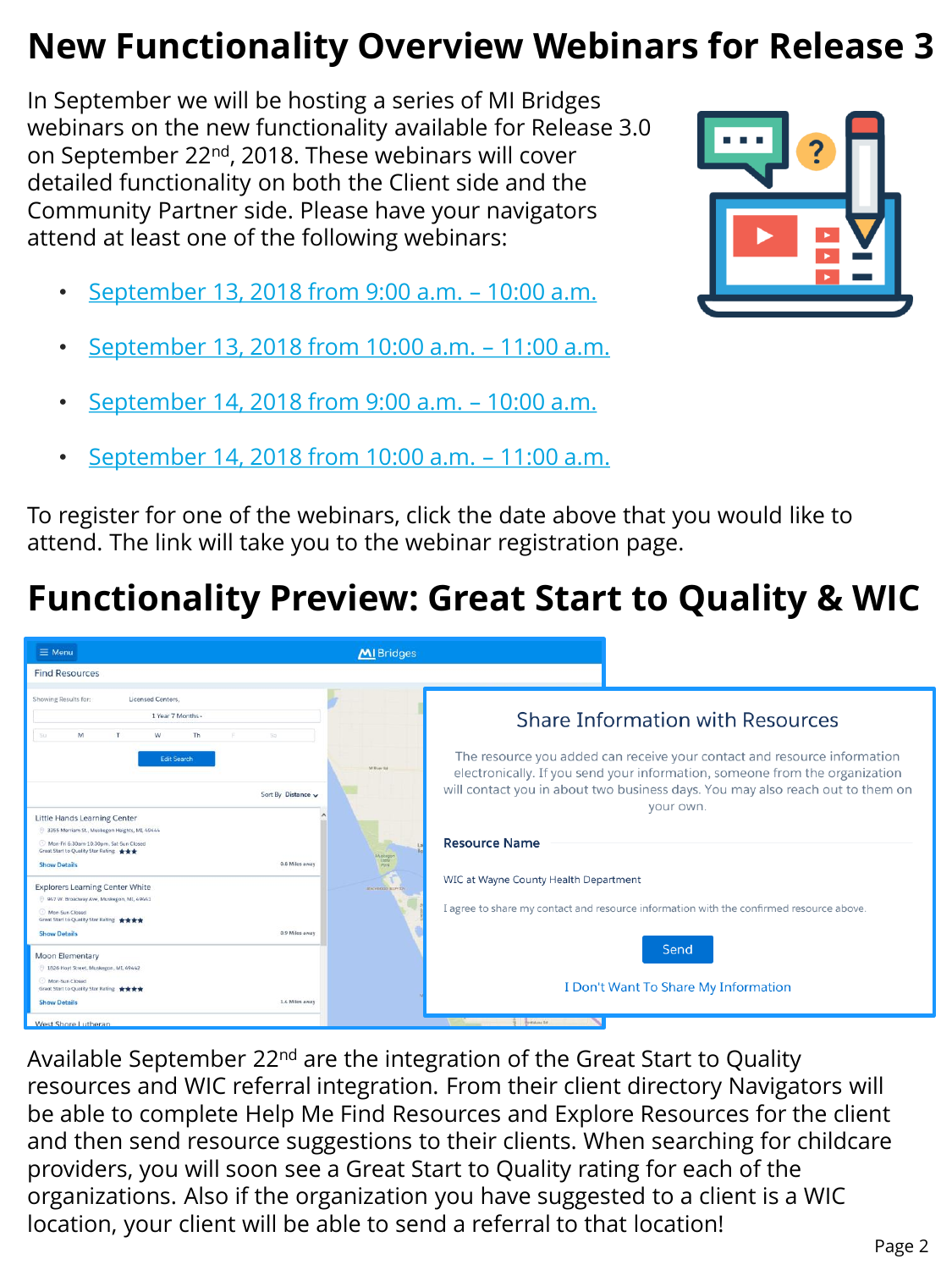# **Functionality Preview: New Client Directory**

| <b>Client Directory</b><br><b>Case History</b><br>$\boldsymbol{\mathsf{x}}$<br>Jessica Krueger<br>C: Home 414-897-2518<br><b>Report Changes</b><br><b>Renew Benefits</b><br>cation<br>Jessica has 1 or more Urgent Needs.<br>C: Cell 517-203-8259<br>Email jessicakrueger@gmail.com<br>mitted Applications<br><b>Needs &amp; Resources</b><br><b>Benefits</b><br><b>Case History</b><br><b>Household Info</b><br><b>Docs Needed</b><br><b>DOCUMENT</b><br>DATE<br><b>TRACKING NUMBER</b><br><b>PROGRAMS</b> | MI Bridges                     |
|-------------------------------------------------------------------------------------------------------------------------------------------------------------------------------------------------------------------------------------------------------------------------------------------------------------------------------------------------------------------------------------------------------------------------------------------------------------------------------------------------------------|--------------------------------|
|                                                                                                                                                                                                                                                                                                                                                                                                                                                                                                             |                                |
|                                                                                                                                                                                                                                                                                                                                                                                                                                                                                                             | HEALTHCARE APPLICATION RESULTS |
| <b>Checking Account Statement</b><br>10/27/2017<br>T50216752<br><b>SER</b>                                                                                                                                                                                                                                                                                                                                                                                                                                  |                                |
| <b>Submitted Application</b><br>04/07/2017<br>T50216750<br><b>SER</b>                                                                                                                                                                                                                                                                                                                                                                                                                                       |                                |
| <b>Checking Account Statement</b><br>01/13/2016<br>T50222366<br>Healthcare, FAP, Cash, CDC, SER<br><b>View Results</b>                                                                                                                                                                                                                                                                                                                                                                                      |                                |
| 01/13/2016<br><b>Checking Account Statement</b><br>T50221595<br>Healthcare<br><b>View Results</b>                                                                                                                                                                                                                                                                                                                                                                                                           |                                |
| 01/13/2016<br>T50222278<br>Healthcare<br><b>Checking Account Statement</b><br><b>View Results</b>                                                                                                                                                                                                                                                                                                                                                                                                           |                                |
| T50221566<br>Cash<br><b>Show Mon</b>                                                                                                                                                                                                                                                                                                                                                                                                                                                                        |                                |
| <b>Healthcare Application Results</b><br>Consent<br><b>View Results</b><br>Your medical assistance application has been processed and your results are displayed below.<br>Jessica has consented to share the following information with you.                                                                                                                                                                                                                                                               |                                |
| <b>View Results</b><br>Resources: Yes Household Details: Yes Ben<br>Pending= MDHHS will contact you for more information                                                                                                                                                                                                                                                                                                                                                                                    |                                |
| Jessica's Last Login<br><b>INDIVIDUAL</b><br>TYPE OF COVERAGE<br><b>STATUS</b>                                                                                                                                                                                                                                                                                                                                                                                                                              |                                |
| <b>JESSICA KRUEGER</b><br><b>Healthcare Coverage</b><br>APPROVED                                                                                                                                                                                                                                                                                                                                                                                                                                            |                                |

After the September 22<sup>nd</sup> release MI Bridges will allow Community Partners to have a more valuable and easier-to-use Client Directory. From the Client Directory partners will be able to view information such as household info, needs & resources, benefits, case history, and documents needed. Partners can always click **[Show More]** to see the exact same information that the client is able to see if the client has consented to share their information. New to MI Bridges is the ability to see healthcare application results from the Case History page in MI Bridges.

# **Functionality Preview: View Metrics and Reports**

Available in September is the ability for Community Partners to view reports and metrics related to their organization. Lead Points of Contact can give the view metrics permission to as many users in their organization as they would like. Any user who has the view metrics permission can run and view reports such as:

the Top 10 Most Common Needs clients have, Application and Renewal break down, and Household Members Per Program among others. Also included in this feature is the ability to export these reports to Microsoft Excel for greater data manipulation and integration with other organizational business processes!

| $\equiv$ Menu<br>MI Bridges                                                                                                                | Logout                  |
|--------------------------------------------------------------------------------------------------------------------------------------------|-------------------------|
| East Lansing Public Library's Reports                                                                                                      |                         |
|                                                                                                                                            |                         |
| <b>Benefits</b><br>Referrals<br>Navigators                                                                                                 |                         |
|                                                                                                                                            |                         |
| $\vee$ To 2018 $\vee$<br>Top 10 Most Common Needs<br>$2017 -$<br>February<br>July                                                          | v<br>Generate           |
| February 2017 to July 2018                                                                                                                 |                         |
| NEED STATEMENT                                                                                                                             | NUMBER OF CLIENTS       |
| Food: Find food pantries, food banks, and other emergency food assistance                                                                  | 4                       |
| Food: Get baby food or formula                                                                                                             | $\overline{\mathbf{z}}$ |
| Food: Get food vouchers that you can exchange for groceries or meals                                                                       | $\overline{\mathbf{3}}$ |
| Food: Get help paying for food (pregnant or breastfeeding household member or children age 5 and under)                                    | 3                       |
| Food: Find places in the community that serve meals for the public (examples: community centers, shelters)                                 | $\overline{2}$          |
| Food: Find places in the community that serve meals for seniors and people with disabilities (examples: community centers, senior centers) | $\overline{2}$          |
| Food: Get meals delivered to my home (for elderly or people with disability)                                                               | 3                       |
| Food: Find cooking classes                                                                                                                 | $\overline{2}$          |
| Food: Find healthy food options                                                                                                            | $\mathbf 2$             |
| Child Care: null                                                                                                                           | 3                       |
| <b>Totals</b>                                                                                                                              | 26                      |
| Exporting this report will download a complete list of the entire dataset, not just values shown here.                                     | Export to Excel [7      |
|                                                                                                                                            |                         |